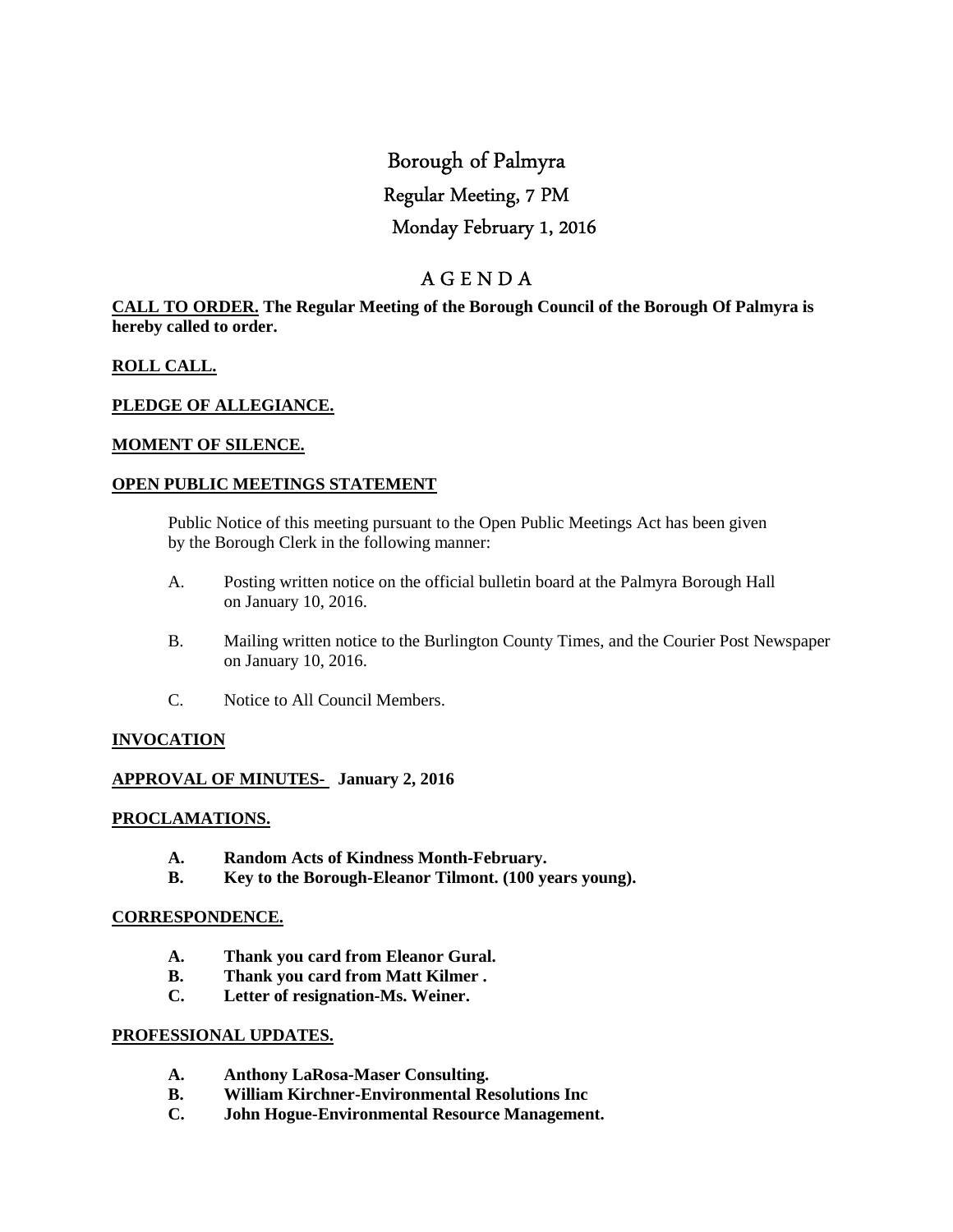#### **PRESENTATIONS.**

**A. Habitat for Humanity-grounding breaking February 17th on West 6th Street.** 

**PUBLIC PORTION- This public portion is for discussion on resolutions and ordinances listed on the agenda. Please state your name and address for the record. An opportunity for the public to comment on other matters is listed later in the agenda.** 

#### **RESOLUTIONS.**

**A. Resolution 2016-62, Resolution Appointing Paul Henry As Superintendent of Public Works/Sewer Department Effective February 5, 2016 Salary and Benefits Per Offer of Employment.** 

#### **COMMUNITY SPOTLIGHT.**

#### **DISCUSSION ITEMS.**

- **A. Council Vacancy.**
- **B. Meet the Mayor.**
- **C. Fourth Street-one-way traffic flow.**
- **D. Vacant Property Ordinance.**
- **E. Tri-boro Vets Property.**
- **F. Habitat for Humanity Construction Fees.**
- **G. Budget workshop-March 12th proposed.**
- **H. Defense Driving Classes.**
- **I. Shared Services Agreement with Burlington County for Snow Removal 2016-2018.**
- **J. Redevelopment South Side Route 73.**
- **K. Tax Appeal Advertisement.**
- **L. Laptop Computer Proposal.**
- **M. 2016 Sustainable Jersey Grant Programs.**
- **N. Snow removal efforts.**
- **O. Borough Hall LSRP for UST proposal.**

#### **ADMINISTRATOR REPORT.**

- **A. COAH/Fair Share Plan.**
- **B. Burl. County JIF 2016 Safety Incentive Program and Contract.**
- **C. JIF Elected Official Seminar March 1.**
- **D. Palmyra Arms Trash Collection Agreement.**
- **E. Delaware Ave. Trash Removal.**
- **F. Housing Inspections-RFP**
- **G. Platform for Fire Vehicle Proposal.**
- **H. Ordinance 2016-1-health benefits for spouses for retirees.**
- **I. Use of Borough Equipment and Vehicles Policy.**
- **J. Borough Hall Improvements.**
- **K. Community Center Generator Improvements.**
- **L. Central Jersey Waste & Recycling Truck Explosion Hamilton NJ**
- **M. Tracy Kilmer-Certified Personal Trainer.**